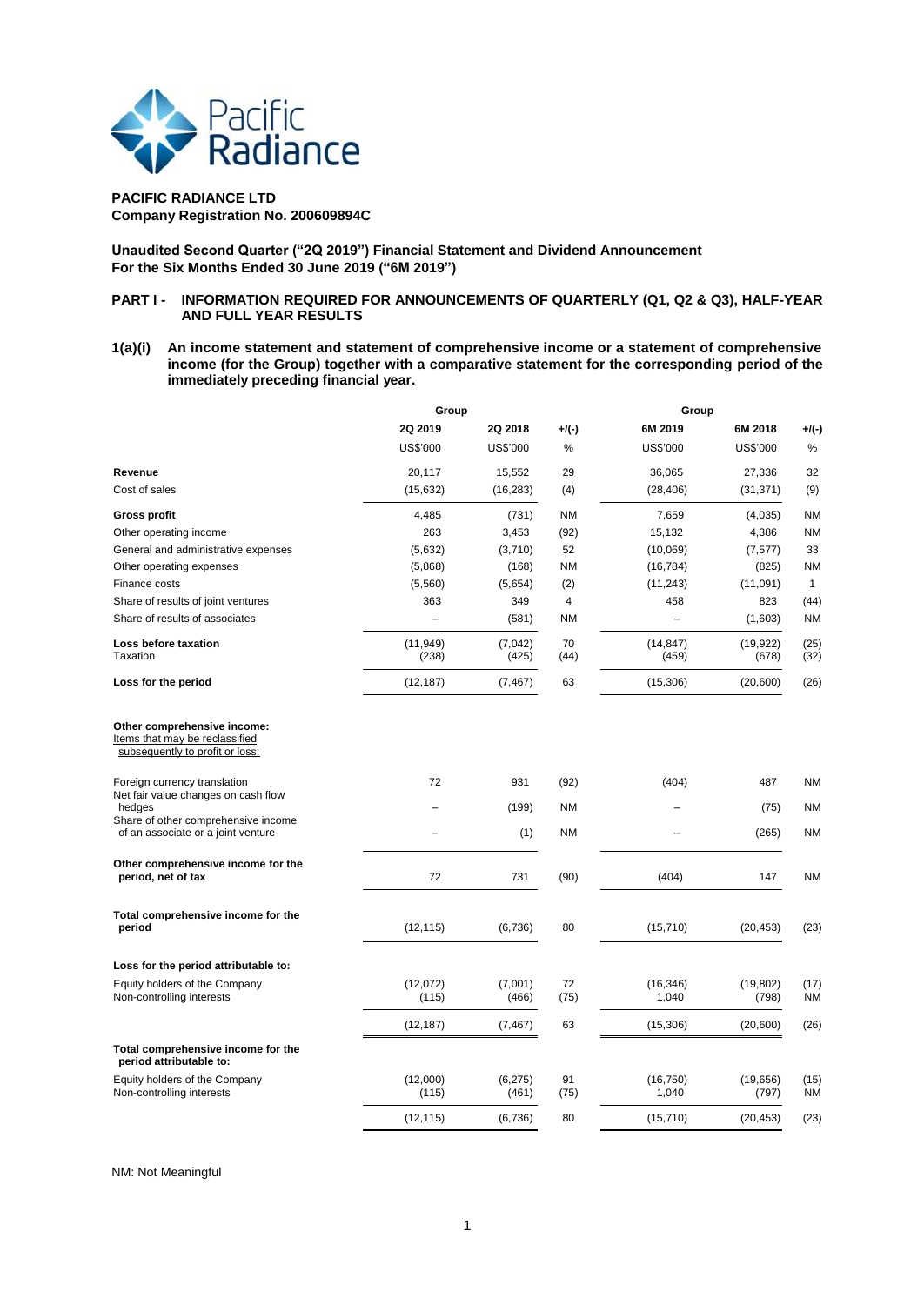# **1(a)(ii) Items, if significant must be included in the income statement**

# **Loss for the period was stated after charging/(crediting) the following:**

|                                                                                                                  | Group               |                     | Group               |                     |  |  |
|------------------------------------------------------------------------------------------------------------------|---------------------|---------------------|---------------------|---------------------|--|--|
|                                                                                                                  | 2Q 2019<br>US\$'000 | 2Q 2018<br>US\$'000 | 6M 2019<br>US\$'000 | 6M 2018<br>US\$'000 |  |  |
|                                                                                                                  |                     |                     |                     |                     |  |  |
| Depreciation of property, plant and equipment<br>(included in cost of sales)                                     | 3,873               | 4,338               | 7,735               | 8,799               |  |  |
| Depreciation of property, plant and equipment<br>(included in general and administrative<br>expenses)            | 197                 | 229                 | 397                 | 461                 |  |  |
| Impairment of doubtful receivables, net                                                                          | 166                 | 109                 | 139                 | 957                 |  |  |
| Impairment/(writeback) of amounts due from                                                                       |                     |                     |                     |                     |  |  |
| related companies                                                                                                | 617                 | 62                  | 522                 | (523)               |  |  |
| Loss/(gain) on sale of property, plant and<br>equipment, net                                                     | 769                 | (17)                | 769                 | (29)                |  |  |
| Loss/(gain) on disposal of assets held for sale                                                                  | 4,309               |                     | 14,754              | (4)                 |  |  |
| Gain on termination of shipbuilding contract,<br>net                                                             |                     | (1, 190)            |                     | (1, 190)            |  |  |
| Gain on termination of vessel lease contract,<br>net                                                             |                     | (1,248)             |                     | (1,248)             |  |  |
| Gain on debt forgiveness of bank loan                                                                            |                     |                     | (14, 256)           |                     |  |  |
| Net fair value loss/(gain) on derivatives                                                                        |                     | (18)                | 29                  | (90)                |  |  |
| Exchange loss/(gain)                                                                                             | $\overline{7}$      | (139)               | 570                 | 384                 |  |  |
| Interest income                                                                                                  | (138)               | (592)               | (458)               | (1, 469)            |  |  |
| Net fair value (gain)/loss on held for trading<br>investment securities                                          | (5)                 | (3)                 | (5)                 | $\overline{7}$      |  |  |
| Realisation of deferred gain on sale of<br>vessels to associates (included in share of<br>results of associates) |                     | (42)                |                     | (83)                |  |  |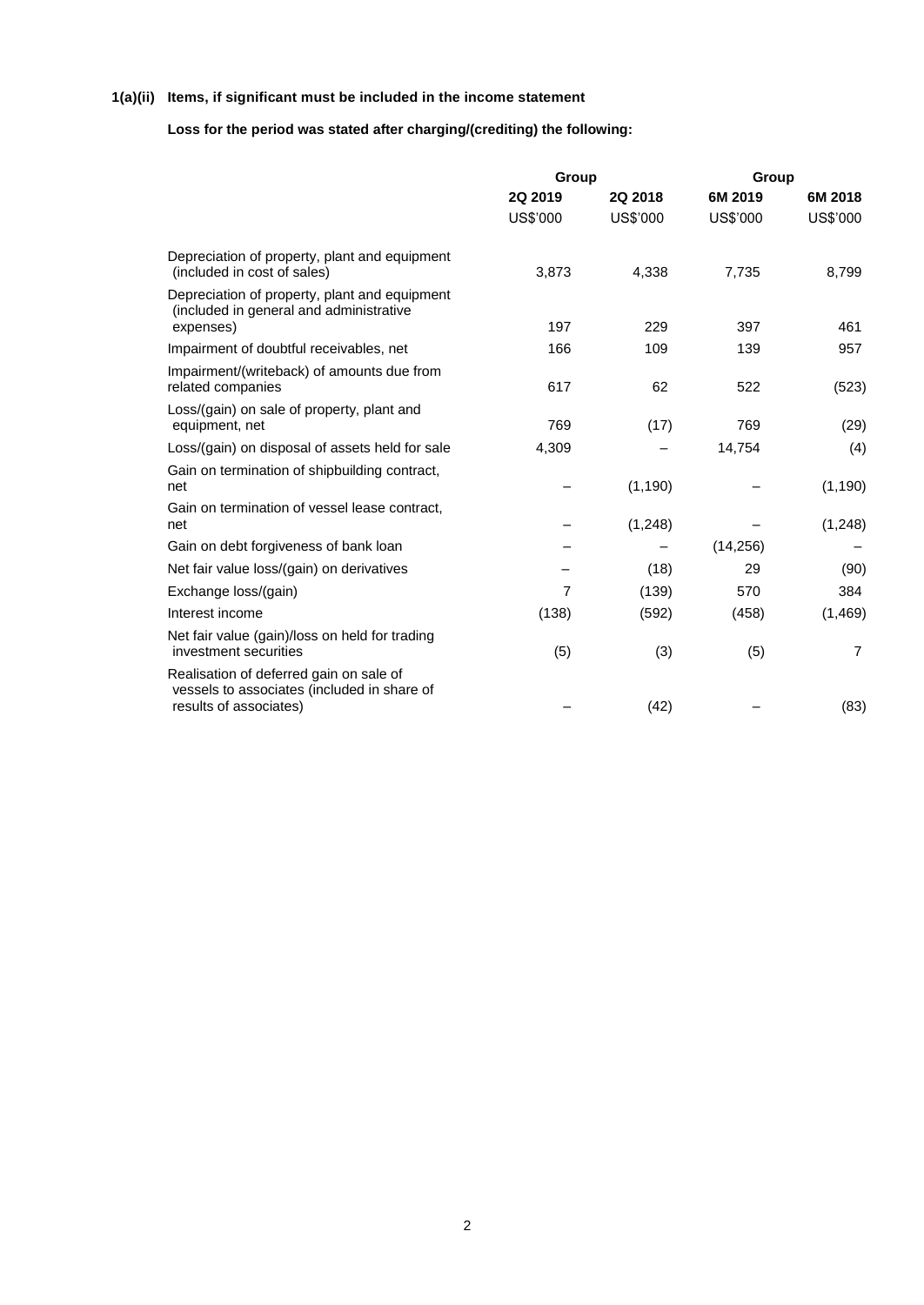**1(b)(i) A statement of financial position (for the issuer and Group), together with a comparative statement as at the end of the immediately preceding financial year.**

|                                                          | Group           |                 | Company     |             |  |
|----------------------------------------------------------|-----------------|-----------------|-------------|-------------|--|
|                                                          | As at           | As at           | As at       | As at       |  |
|                                                          | 30 Jun 2019     | 31 Dec 2018     | 30 Jun 2019 | 31 Dec 2018 |  |
|                                                          | US\$'000        | US\$'000        | US\$'000    | US\$'000    |  |
| <b>ASSETS</b>                                            |                 |                 |             |             |  |
| <b>Non-current assets</b>                                |                 |                 |             |             |  |
| Property, plant and equipment                            | 277,210         | 284,349         |             |             |  |
| Right-of-use assets                                      | 8,452           |                 |             |             |  |
| Investment in subsidiaries                               |                 |                 | 5           | 5           |  |
| Investment in associates<br>Investment in joint ventures | 6,896           | 6,438           |             |             |  |
| Club memberships                                         | 156             | 156             |             |             |  |
| Amounts due from related companies                       | 60,571          | 52,172          |             |             |  |
| Derivatives                                              |                 | 118             |             |             |  |
|                                                          | 353,285         | 343,233         | 5           | 5           |  |
|                                                          |                 |                 |             |             |  |
| <b>Current assets</b><br>Inventories                     | 515             | 402             |             |             |  |
| Trade receivables                                        | 25,077          | 17,683          |             |             |  |
| Other receivables                                        | 4,526           | 4,016           | 21          | 37          |  |
| Amounts due from related companies                       | 36,132          | 39,677          | 144,794     | 141,448     |  |
| Investment securities                                    | 43              | 39              |             |             |  |
| Derivatives                                              |                 | 17              |             |             |  |
| Assets held for sale                                     | 4,950           | 32,954          |             |             |  |
| Cash and bank balances                                   | 20,779          | 30,731          | 601         | 613         |  |
|                                                          | 92,022          | 125,519         | 145,416     | 142,098     |  |
| <b>Total assets</b>                                      | 445,307         | 468,752         | 145,421     | 142,103     |  |
| <b>EQUITY AND LIABILITIES</b>                            |                 |                 |             |             |  |
| <b>Current liabilities</b>                               |                 |                 |             |             |  |
| Trade payables                                           | 13,673          | 15,717          |             |             |  |
| <b>Other liabilities</b>                                 | 80,802          | 69,724          | 11,629      | 9,342       |  |
| Amounts due to related companies                         | 8,144           | 8,437           | 204,126     | 204,620     |  |
| <b>Bank loans</b>                                        | 417,673         | 443,021         |             |             |  |
| Notes payable<br>Provision for taxation                  | 73,890<br>1,226 | 73,350<br>1,446 | 73,890      | 73,350      |  |
| Finance lease obligations                                | 654             | 575             |             |             |  |
| Lease liabilities                                        | 317             |                 |             |             |  |
|                                                          | 596,379         | 612,270         | 289,645     | 287,312     |  |
|                                                          |                 |                 |             |             |  |
| <b>Non-current liabilities</b>                           |                 |                 |             |             |  |
| <b>Other liabilities</b>                                 | 11,717          | 11,717          |             |             |  |
| Provisions<br>Deferred tax liabilities                   | 240<br>3,017    | 238<br>2,920    |             |             |  |
| Finance lease obligations                                | 4               | 89              |             |             |  |
| Lease liabilities                                        | 8,158           |                 |             |             |  |
|                                                          | 23,136          | 14,964          |             |             |  |
| <b>Total liabilities</b>                                 | 619,515         | 627,234         | 289,645     | 287,312     |  |
|                                                          |                 |                 |             |             |  |
| <b>Net liabilities</b>                                   | (174, 208)      | (158, 482)      | (144, 224)  | (145, 209)  |  |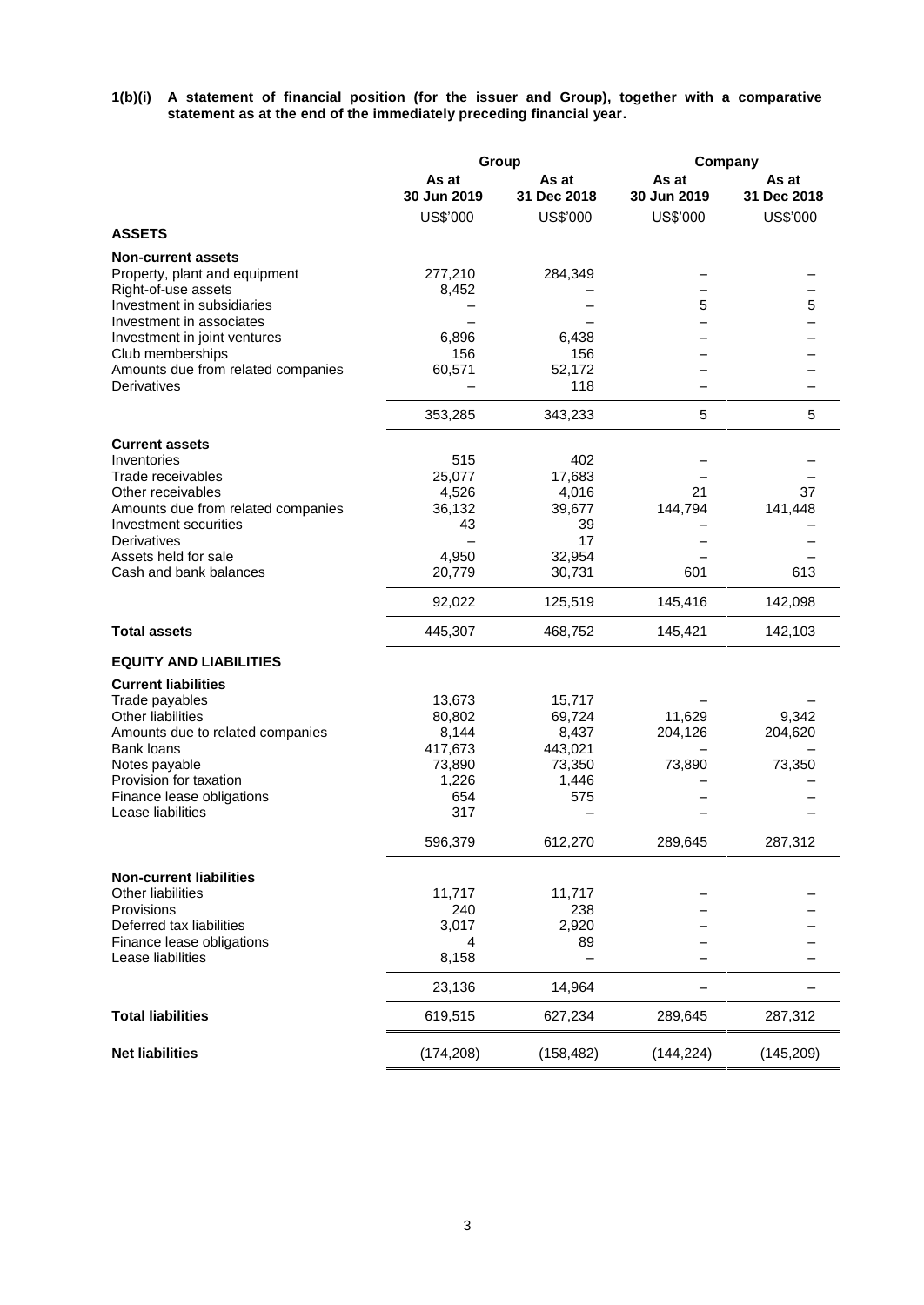**1(b)(i) A statement of financial position (for the issuer and Group), together with a comparative statement as at the end of the immediately preceding financial year (cont'd).**

|                                                                |                        | Group                  | Company              |                      |  |
|----------------------------------------------------------------|------------------------|------------------------|----------------------|----------------------|--|
|                                                                | As at<br>30 Jun 2019   | As at<br>31 Dec 2018   | As at<br>30 Jun 2019 | As at<br>31 Dec 2018 |  |
|                                                                | US\$'000               | US\$'000               | US\$'000             | US\$'000             |  |
| <b>Equity attributable to equity</b><br>holders of the Company |                        |                        |                      |                      |  |
| Share capital                                                  | 162.854                | 162.854                | 162.854              | 162.854              |  |
| Treasury shares                                                | (2, 485)               | (2, 485)               | (2, 485)             | (2, 485)             |  |
| Accumulated losses                                             | (314, 754)             | (298, 408)             | (304, 760)           | (305,761)            |  |
| Other reserves                                                 | (4, 183)               | (3,763)                | 167                  | 183                  |  |
| Non-controlling interests                                      | (158,568)<br>(15, 640) | (141, 802)<br>(16,680) | (144, 224)           | (145, 209)           |  |
| <b>Total equity</b>                                            | (174,208)              | (158, 482)             | (144, 224)           | (145, 209)           |  |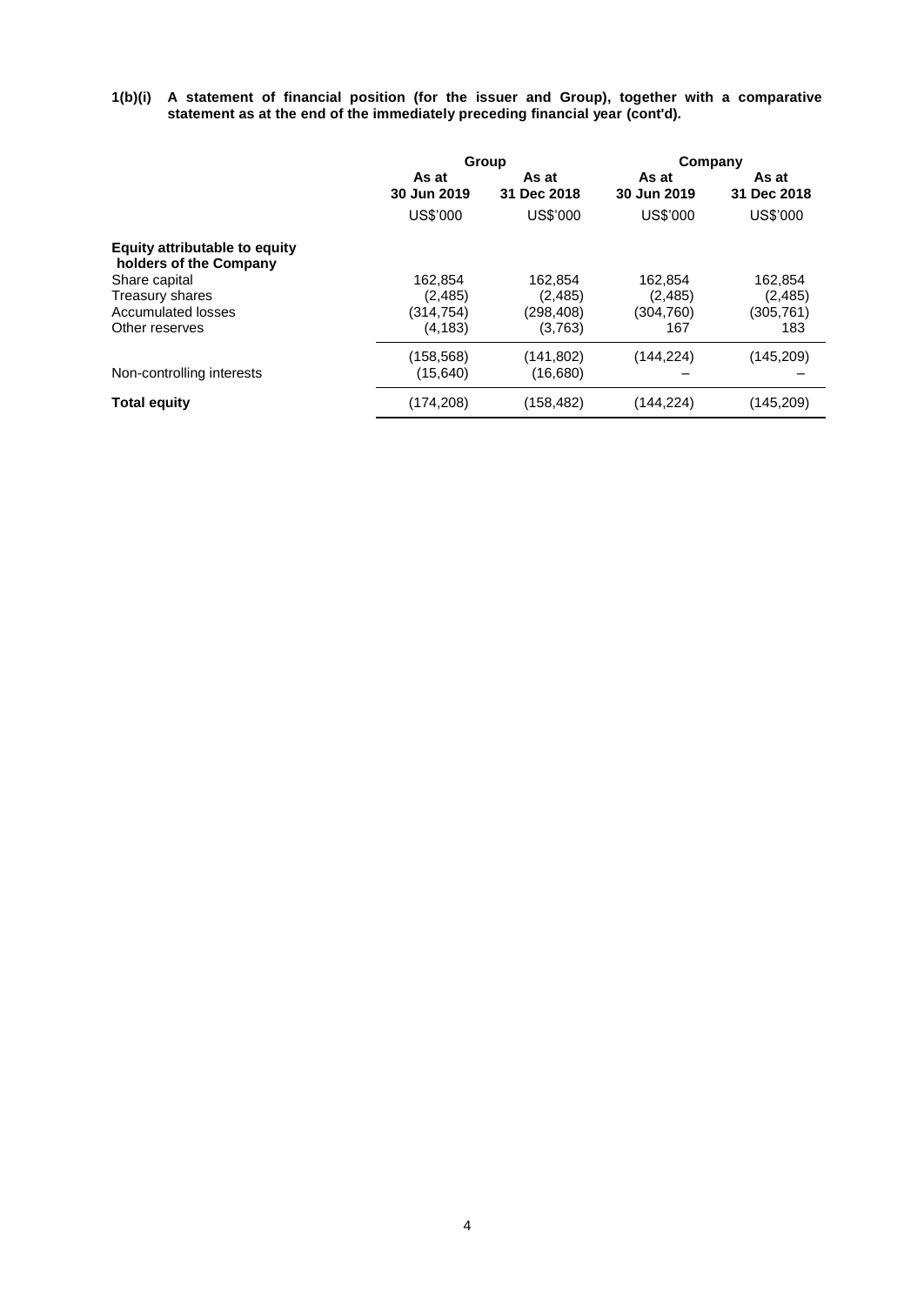### **1(b)(ii) Aggregate amount of Group's borrowings and debt securities.**

**Amount repayable in one year or less, or on demand**

| Group<br>As at 30 Jun 2019 |                  | Group<br>As at 31 Dec 2018 |                  |  |  |  |
|----------------------------|------------------|----------------------------|------------------|--|--|--|
| <b>Secured</b>             | <b>Unsecured</b> | <b>Secured</b>             | <b>Unsecured</b> |  |  |  |
| US\$'000                   | US\$'000         | US\$'000                   | US\$'000         |  |  |  |
| 418.327                    | 73,890           | 443.596                    | 73,350           |  |  |  |

#### **Amount repayable after one year**

| Group             |                  | Group             |                  |
|-------------------|------------------|-------------------|------------------|
| As at 30 Jun 2019 |                  | As at 31 Dec 2018 |                  |
| <b>Secured</b>    | <b>Unsecured</b> | <b>Secured</b>    | <b>Unsecured</b> |
| US\$'000          | US\$'000         | US\$'000          | US\$'000         |
| 4                 | -                | 89                | _                |

### Details of any collateral:

The Group's secured portion of bank loans is secured by:

- first legal mortgages over the vessels of the Group, with net book value of US\$217.4 million and US\$221.2 million as at 30 June 2019 and 31 December 2018 respectively;
- first legal mortgages over assets held for sale of the Group, with net book value of US\$5.0 million and US\$33.0 million as at 30 June 2019 and 31 December 2018 respectively;
- escrow mortgages over the buildings, ship-repair yard and plant and equipment of the Group, with net book value of US\$45.1 million and US\$46.1 million as at 30 June 2019 and 31 December 2018 respectively;
- a right to take assignment of charter earnings of the mortgaged vessels and insurance policies of the mortgaged vessels, mortgaged buildings and mortgaged ship-repair yard; and
- cash pledged of US\$2.8 million and US\$3.4 million as at 30 June 2019 and 31 December 2018 respectively.

In addition, certain of the Group's bank loans are secured by corporate guarantees from the Company and its subsidiaries.

The banks are entitled to enforce their rights against the mortgaged assets as the terms of the bank loans have been breached.

The Group is in the process of restructuring its debt obligations. Please refer to Note 10 for more information.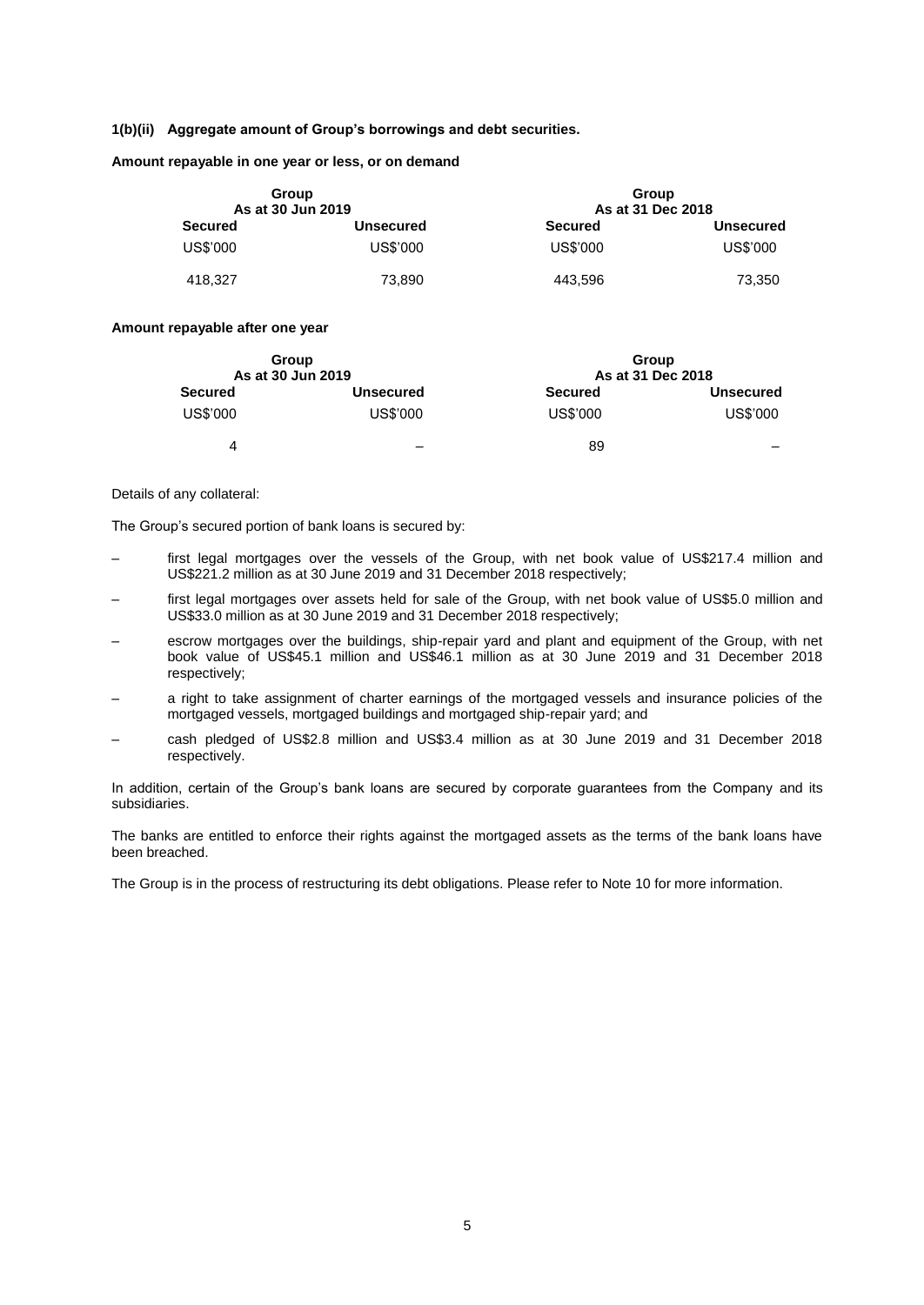### **1(c) A statement of cash flows (for the Group), together with a comparative statement for the corresponding period of the immediately preceding financial year.**

|                                                               | Group     |          |  |  |
|---------------------------------------------------------------|-----------|----------|--|--|
|                                                               | 2Q 2019   | 2Q 2018  |  |  |
|                                                               | US\$'000  | US\$'000 |  |  |
| Cash flows from operating activities:                         |           |          |  |  |
| Loss before taxation                                          | (11, 949) | (7,042)  |  |  |
| Adjustments for:                                              |           |          |  |  |
| Depreciation of property, plant and equipment                 | 4,070     | 4,567    |  |  |
| Finance costs                                                 | 5,560     | 5,654    |  |  |
| Interest income                                               | (138)     | (592)    |  |  |
| Share of results of joint ventures                            | (363)     | (349)    |  |  |
| Share of results of associates                                |           | 581      |  |  |
| Loss/(gain) on sale of property, plant and equipment, net     | 769       | (17)     |  |  |
| Loss on disposal of assets held for sale                      | 4,309     |          |  |  |
| Impairment of doubtful receivables, net                       | 166       | 109      |  |  |
| Impairment of impairment of amounts due from related          |           |          |  |  |
| companies, net                                                | 617       | 62       |  |  |
| Net gain on termination of shipbuilding contract              |           | (1, 190) |  |  |
| Net gain on termination of vessel lease contract              |           | (1, 248) |  |  |
| Net fair value gain on derivatives                            |           | (18)     |  |  |
| Net fair value gain on held for trading investment securities | (5)       | (3)      |  |  |
| Share-based payment expense                                   | 3         | 31       |  |  |
| Exchange difference                                           | (113)     | 143      |  |  |
| Operating cash flows before changes in working capital        | 2,926     | 688      |  |  |
| Increase in trade and other receivables                       | (3,366)   | (735)    |  |  |
| Increase in amounts due from/to related companies             | (2, 166)  | (918)    |  |  |
| Increase in inventories                                       | (211)     | (851)    |  |  |
| Increase in trade payables and other liabilities              | 14        | 74       |  |  |
| Cash used in operations                                       | (2,803)   | (1,742)  |  |  |
| Taxes paid                                                    | (309)     | (397)    |  |  |
| Interest paid                                                 | (10)      | (362)    |  |  |
| Interest received                                             | 396       | 23       |  |  |
| Net cash flows used in operating activities                   | (2,726)   | (2, 478) |  |  |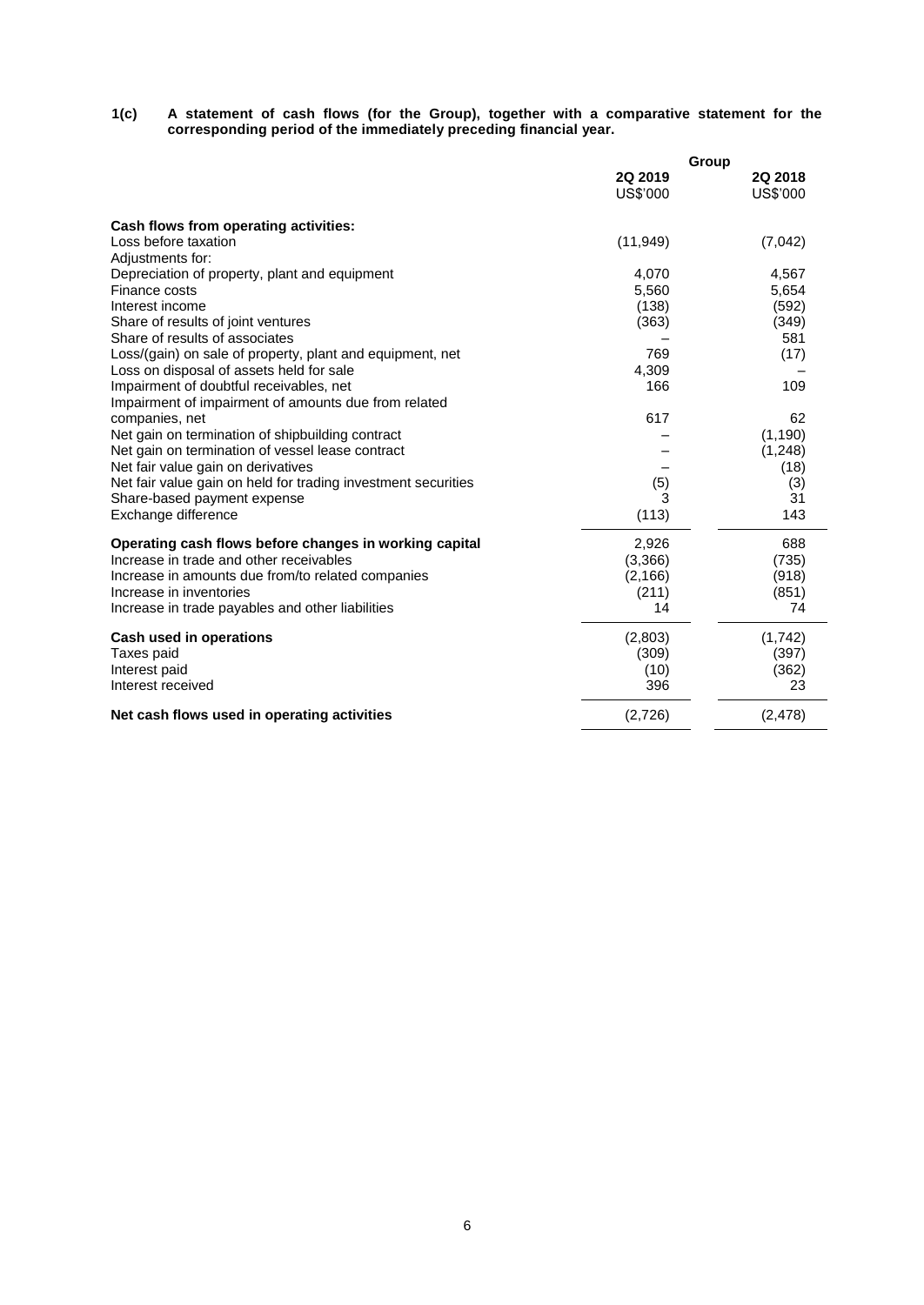#### **1(c) A statement of cash flows (for the Group), together with a comparative statement for the corresponding period of the immediately preceding financial year (cont'd).**

|                                                                                                   | Group               |                     |  |
|---------------------------------------------------------------------------------------------------|---------------------|---------------------|--|
|                                                                                                   | 2Q 2019<br>US\$'000 | 2Q 2018<br>US\$'000 |  |
| Cash flows from investing activities:                                                             |                     |                     |  |
| Purchase of property, plant and equipment                                                         | (1,233)             |                     |  |
| Proceeds from sale of property, plant and equipment<br>Proceeds from sale of assets held for sale | 200<br>4,750        | 220                 |  |
|                                                                                                   |                     |                     |  |
| Net cash flows generated from investing activities                                                | 3,717               | 220                 |  |
| Cash flows from financing activities:                                                             |                     |                     |  |
| Repayment of finance lease obligations                                                            | (6)                 | (6)                 |  |
| Repayment of principal portion of lease liabilities                                               | (13)                |                     |  |
| Repayment of bank loans                                                                           | (4, 470)            | (218)               |  |
| Cash and bank balances (pledged)/released as securities                                           | (8)                 | 147                 |  |
| Net cash flows used in financing activities                                                       | (4, 497)            | (77)                |  |
| Net decrease in cash and bank balances                                                            | (3,506)             | (2, 335)            |  |
| Effect of exchange rate changes on cash and bank balances                                         | (10)                | (90)                |  |
| Cash and bank balances at beginning of the period                                                 | 21,446              | 28,518              |  |
| Cash and bank balances at end of the period                                                       | 17,930              | 26,093              |  |
|                                                                                                   |                     |                     |  |
| Breakdown of cash and bank balances at end of the period:                                         |                     |                     |  |
| Cash and bank balances as per balance sheet                                                       | 20.779              | 31,115              |  |
| Cash pledged                                                                                      | (2,849)             | (5,022)             |  |
|                                                                                                   | 17,930              | 26,093              |  |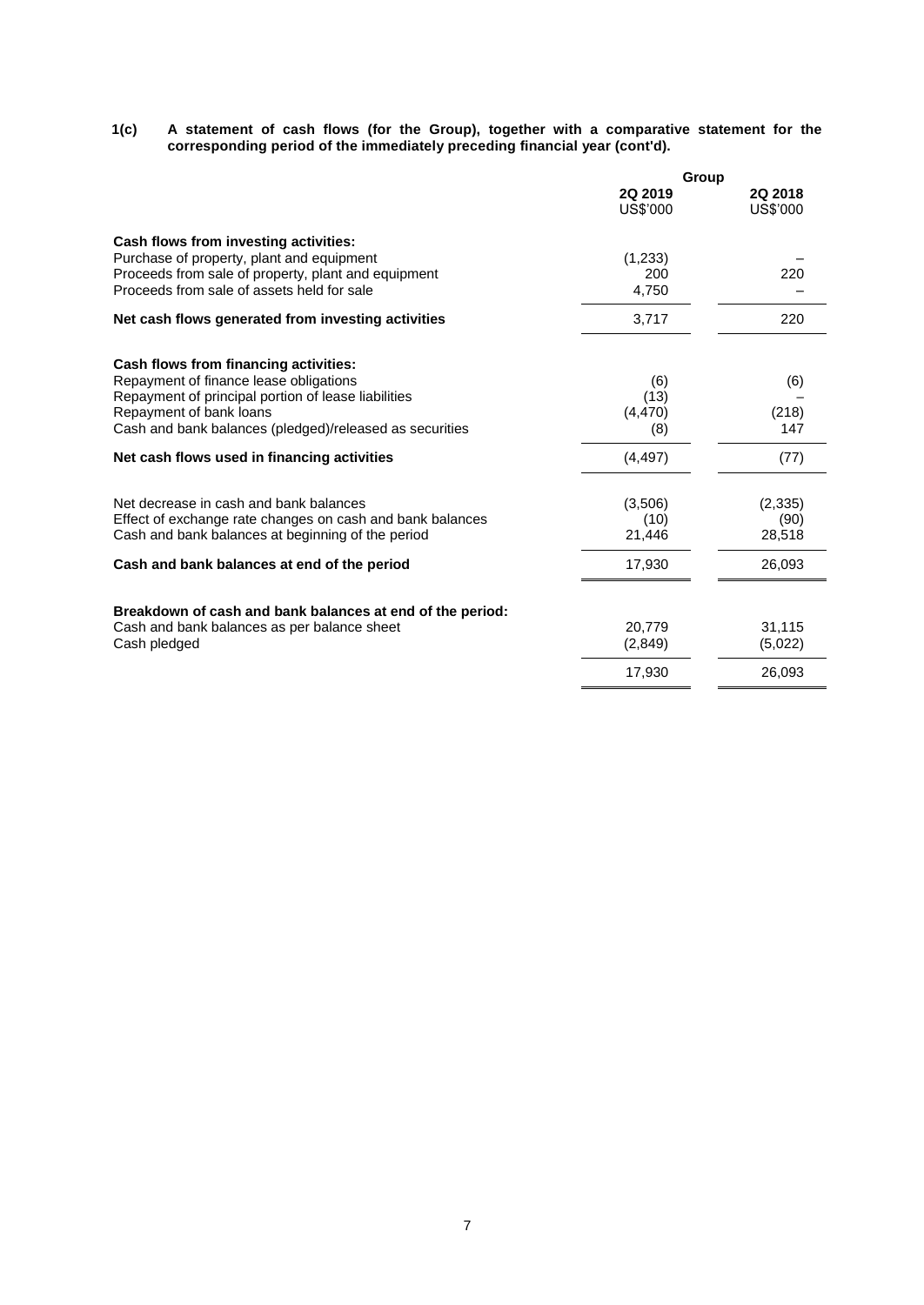**1(d)(i) A statement (for the issuer and Group) showing either (i) all changes in equity or (ii) changes in equity other than those arising from capitalisation issues and distributions to shareholders, together with a comparative statement for the corresponding period of the immediately preceding financial year.**  $\overline{a}$ 

|                                                                                                                               | <b>Share</b><br>capital | Treasury<br><b>Shares</b> | Accumul-<br>ated<br>losses | <b>Total</b><br>other<br>reserves | Foreign<br>currency<br>translation payments<br>reserve | <b>Employee</b><br>share-<br>based<br>reserve | <b>Hedging</b><br>reserve | <b>Defined</b><br>benefit<br>plans | Capital<br>reserve       | <b>Total</b> | Non-<br>controlling<br>interests | Total<br>equity |
|-------------------------------------------------------------------------------------------------------------------------------|-------------------------|---------------------------|----------------------------|-----------------------------------|--------------------------------------------------------|-----------------------------------------------|---------------------------|------------------------------------|--------------------------|--------------|----------------------------------|-----------------|
|                                                                                                                               | US\$'000                | US\$'000                  | US\$'000                   | US\$'000                          | US\$'000                                               | US\$'000                                      | US\$'000                  | US\$'000                           | US\$'000                 | US\$'000     | US\$'000                         | US\$'000        |
| The Group                                                                                                                     |                         |                           |                            |                                   |                                                        |                                               |                           |                                    |                          |              |                                  |                 |
| Balance at 1 April 2019                                                                                                       | 162,854                 | (2,485)                   | (302, 682)                 | (4,258)                           | (1, 484)                                               | 194                                           | 114                       | 127                                | (3,209)                  | (146, 571)   | (15, 525)                        | (162,096)       |
| Loss for the period<br>Other comprehensive income                                                                             | —                       | —                         | (12,072)                   | $\overline{\phantom{m}}$          |                                                        |                                               |                           |                                    | $\qquad \qquad -$        | (12,072)     | (115)                            | (12, 187)       |
| - Foreign currency translation                                                                                                |                         |                           |                            | 72                                | 72                                                     |                                               |                           |                                    | $\overline{\phantom{0}}$ | 72           |                                  | 72              |
| Total comprehensive income for the period                                                                                     |                         | $\qquad \qquad -$         | (12,072)                   | 72                                | 72                                                     |                                               |                           |                                    | $\overline{\phantom{m}}$ | (12,000)     | (115)                            | (12, 115)       |
| Contributions by and distributions to equity<br>holders<br>- Grant of equity-settled share performance<br>awards to employees |                         |                           |                            | 3                                 |                                                        | 3                                             |                           |                                    | —                        | 3            |                                  | 3               |
| Total contributions by and distributions to<br>equity holders                                                                 |                         |                           |                            | 3                                 |                                                        | 3                                             |                           |                                    | $\overline{\phantom{0}}$ | 3            |                                  | 3               |
| Balance at 30 June 2019                                                                                                       | 162,854                 | (2,485)                   | (314, 754)                 | (4, 183)                          | (1, 412)                                               | 197                                           | 114                       | 127                                | (3,209)                  | (158, 568)   | (15, 640)                        | (174, 208)      |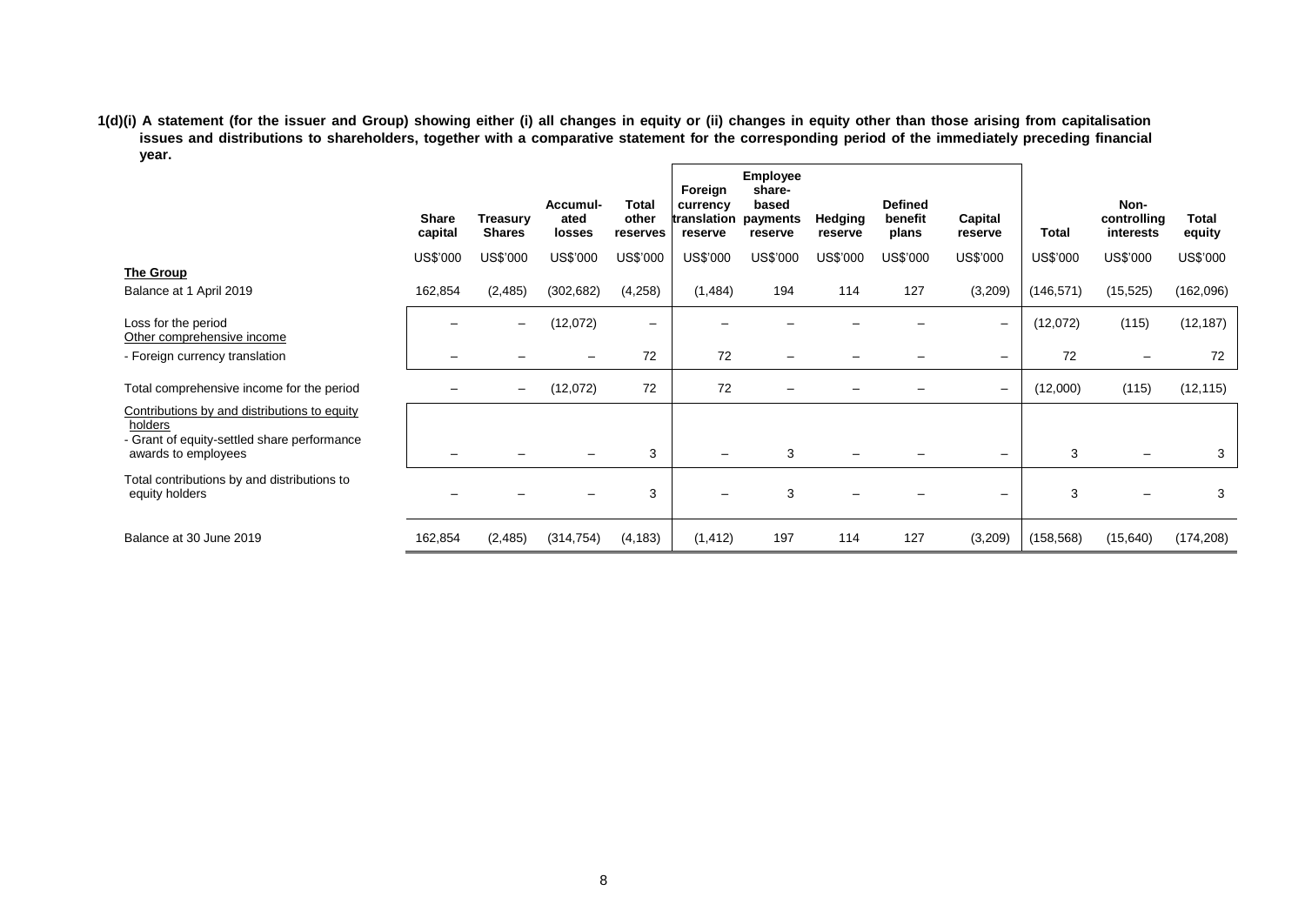**1(d)(i) A statement (for the issuer and Group) showing either (i) all changes in equity or (ii) changes in equity other than those arising from capitalisation issues and distributions to shareholders, together with a comparative statement for the corresponding period of the immediately preceding financial year.**

|                                                                                                       | <b>Share</b><br>capital | <b>Treasury</b><br><b>Shares</b> | Accumul-<br>ated<br>losses | <b>Total</b><br>other<br>reserves | Foreign<br>currency<br>translation<br>reserve | Employee<br>share-<br>based<br>payments<br>reserve | Hedging<br>reserve | <b>Defined</b><br>benefit<br>plans | Capital<br>reserve       | <b>Total</b> | Non-<br>controlling<br>interests | <b>Total</b><br>equity |
|-------------------------------------------------------------------------------------------------------|-------------------------|----------------------------------|----------------------------|-----------------------------------|-----------------------------------------------|----------------------------------------------------|--------------------|------------------------------------|--------------------------|--------------|----------------------------------|------------------------|
|                                                                                                       | US\$'000                | US\$'000                         | US\$'000                   | <b>US\$'000</b>                   | US\$'000                                      | US\$'000                                           | US\$'000           | US\$'000                           | US\$'000                 | US\$'000     | US\$'000                         | US\$'000               |
| <b>The Group</b><br>Balance at 1 April 2018 (restated)                                                | 162,854                 | (2,530)                          | (211, 812)                 | (4,591)                           | (1,867)                                       | 262                                                | 119                | 74                                 | (3, 179)                 | (56,079)     | (15, 171)                        | (71, 250)              |
| Loss for the period                                                                                   |                         |                                  | (7,001)                    | $\overline{\phantom{m}}$          |                                               |                                                    |                    |                                    | $\!-$                    | (7,001)      | (466)                            | (7, 467)               |
| Other comprehensive income<br>- Foreign currency translation<br>- Net fair value changes on cash flow |                         |                                  |                            | 926                               | 926                                           |                                                    |                    |                                    | $\overline{\phantom{m}}$ | 926          | 5                                | 931                    |
| hedges                                                                                                |                         |                                  |                            | (199)                             |                                               | $\overline{\phantom{m}}$                           | (199)              | $\overline{\phantom{0}}$           | $\qquad \qquad -$        | (199)        |                                  | (199)                  |
| - Share of other comprehensive<br>income of a joint venture                                           |                         |                                  |                            | (1)                               |                                               |                                                    | (1)                |                                    | $\qquad \qquad -$        | (1)          |                                  | (1)                    |
| Total comprehensive income for the<br>period                                                          |                         |                                  | (7,001)                    | 726                               | 926                                           |                                                    | (200)              |                                    | $\overline{\phantom{m}}$ | (6, 275)     | (461)                            | (6,736)                |
| Contributions by and distributions to<br>equity holders                                               |                         |                                  |                            |                                   |                                               |                                                    |                    |                                    |                          |              |                                  |                        |
| - Grant of equity-settled share<br>performance awards to employees                                    |                         |                                  |                            | 31                                |                                               | 31                                                 |                    |                                    |                          | 31           |                                  | 31                     |
| Total contributions by and distributions<br>to equity holders                                         |                         |                                  |                            | 31                                |                                               | 31                                                 |                    |                                    |                          | 31           |                                  | 31                     |
| Balance at 30 June 2018                                                                               | 162,854                 | (2,530)                          | (218, 813)                 | (3,834)                           | (941)                                         | 293                                                | (81)               | 74                                 | (3, 179)                 | (62, 323)    | (15, 632)                        | (77, 955)              |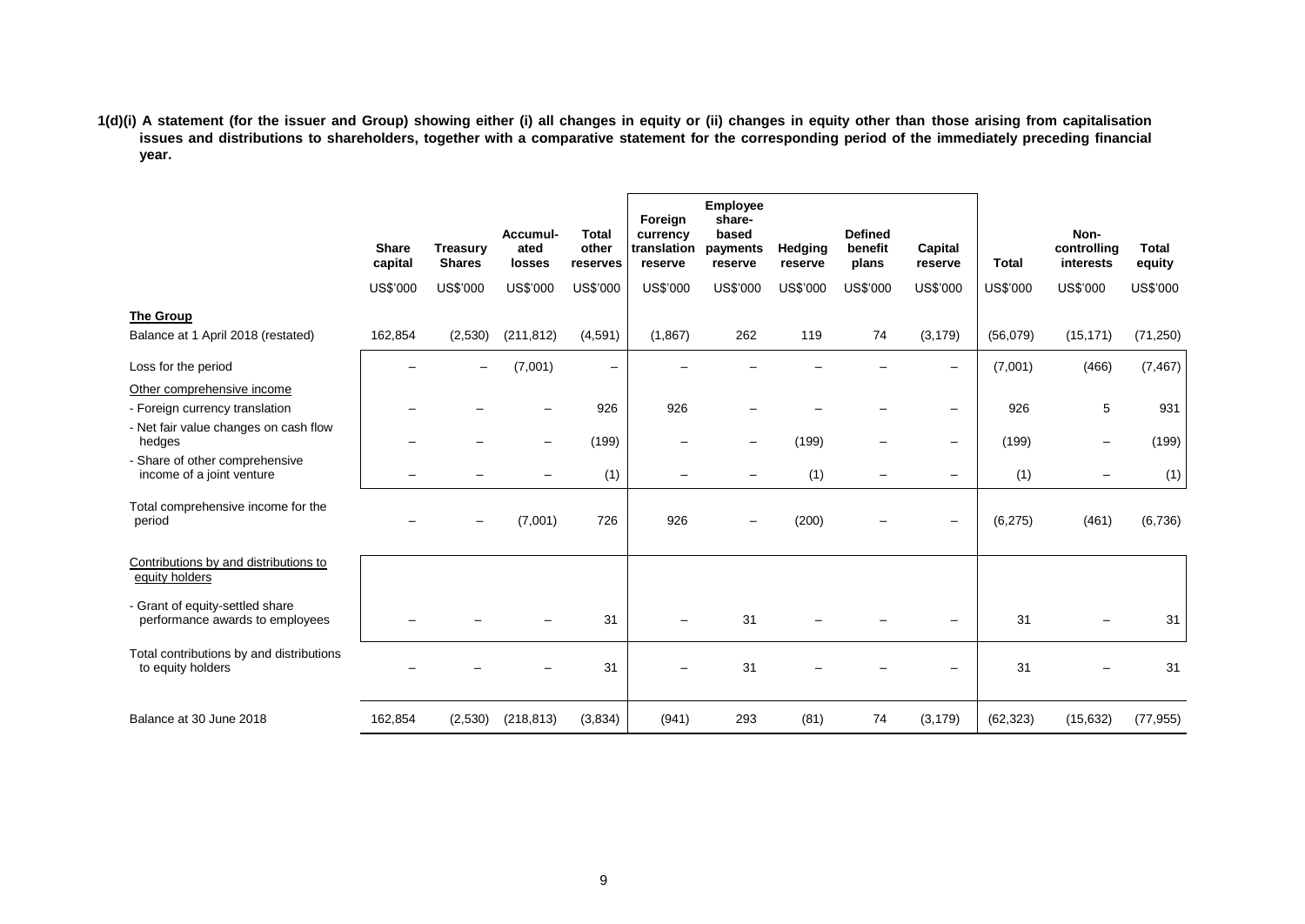**1(d)(i) A statement (for the issuer and Group) showing either (i) all changes in equity or (ii) changes in equity other than those arising from capitalisation issues and distributions to shareholders, together with a comparative statement for the corresponding period of the immediately preceding financial year (cont'd).**

|                                                                       | Share<br>capital<br>US\$'000 | <b>Treasury</b><br><b>Shares</b><br>US\$'000 | Accumu-<br>lated<br>losses<br>US\$'000 | <b>Total other</b><br>reserves<br>US\$'000 | Employee<br>share-<br>based<br>payments<br>reserve<br>US\$'000 | Hedging<br>reserve<br>US\$'000 | Capital<br>reserve<br>US\$'000 | <b>Total</b><br>US\$'000 |
|-----------------------------------------------------------------------|------------------------------|----------------------------------------------|----------------------------------------|--------------------------------------------|----------------------------------------------------------------|--------------------------------|--------------------------------|--------------------------|
| The Company                                                           |                              |                                              |                                        |                                            |                                                                |                                |                                |                          |
| Balance at 1 April 2019                                               | 162,854                      | (2, 485)                                     | (303, 108)                             | 164                                        | 194                                                            | -                              | (30)                           | (142, 575)               |
| Loss for the period                                                   | $\equiv$                     | $\qquad \qquad -$                            | (1,652)                                | $\overline{\phantom{m}}$                   | $\overline{\phantom{0}}$                                       | $\overline{\phantom{0}}$       | $\overline{\phantom{0}}$       | (1,652)                  |
| Total comprehensive<br>income for the period                          |                              |                                              | (1,652)                                |                                            |                                                                |                                | $\overline{\phantom{0}}$       | (1,652)                  |
| Contributions by and<br>distributions to equity<br>holders:           |                              |                                              |                                        |                                            |                                                                |                                |                                |                          |
| - Grant of equity-settled<br>performance share<br>awards to employees |                              | $\overline{\phantom{a}}$                     | L.                                     | 3                                          | 3                                                              |                                | $\overline{\phantom{0}}$       | 3                        |
| Total contributions by and<br>distributions to equity<br>holders      |                              |                                              |                                        | 3                                          | 3                                                              |                                | $\overline{\phantom{0}}$       | 3                        |
| Balance at 30 June 2019                                               | 162,854                      | (2,485)                                      | (304, 760)                             | 167                                        | 197                                                            | ۳                              | (30)                           | (144, 224)               |
|                                                                       |                              |                                              |                                        |                                            |                                                                |                                |                                |                          |
| Balance at 1 April 2018                                               | 162,854                      | (2,530)                                      | (238, 109)                             | 428                                        | 262                                                            | 166                            | $\qquad \qquad -$              | (77, 357)                |
| Profit for the period                                                 |                              |                                              | 6,187                                  | $\overline{\phantom{a}}$                   |                                                                |                                | $\overline{\phantom{0}}$       | 6,187                    |
| Other comprehensive<br>income:                                        |                              |                                              |                                        |                                            |                                                                |                                |                                |                          |
| - Net fair value changes on<br>cash flow hedges                       |                              |                                              |                                        | (199)                                      | -                                                              | (199)                          | $\qquad \qquad -$              | (199)                    |
| Total comprehensive<br>income for the period                          |                              |                                              | 6,187                                  | (199)                                      |                                                                | (199)                          | -                              | 5,988                    |
| Contributions by and<br>distributions to equity<br>holders:           |                              |                                              |                                        |                                            |                                                                |                                |                                |                          |
| - Grant of equity-settled<br>performance share<br>awards to employees |                              |                                              |                                        | 31                                         | 31                                                             |                                | $\qquad \qquad -$              | 31                       |
| Total contributions by and<br>distributions to equity<br>holders      | $\overline{\phantom{0}}$     |                                              |                                        | 31                                         | 31                                                             | $\overline{\phantom{0}}$       | $\qquad \qquad -$              | 31                       |
| Balance at 30 Jun 2018                                                | 162,854                      | (2,530)                                      | (231, 922)                             | 260                                        | 293                                                            | (33)                           | $\qquad \qquad -$              | (71, 338)                |
|                                                                       |                              |                                              |                                        |                                            |                                                                |                                |                                |                          |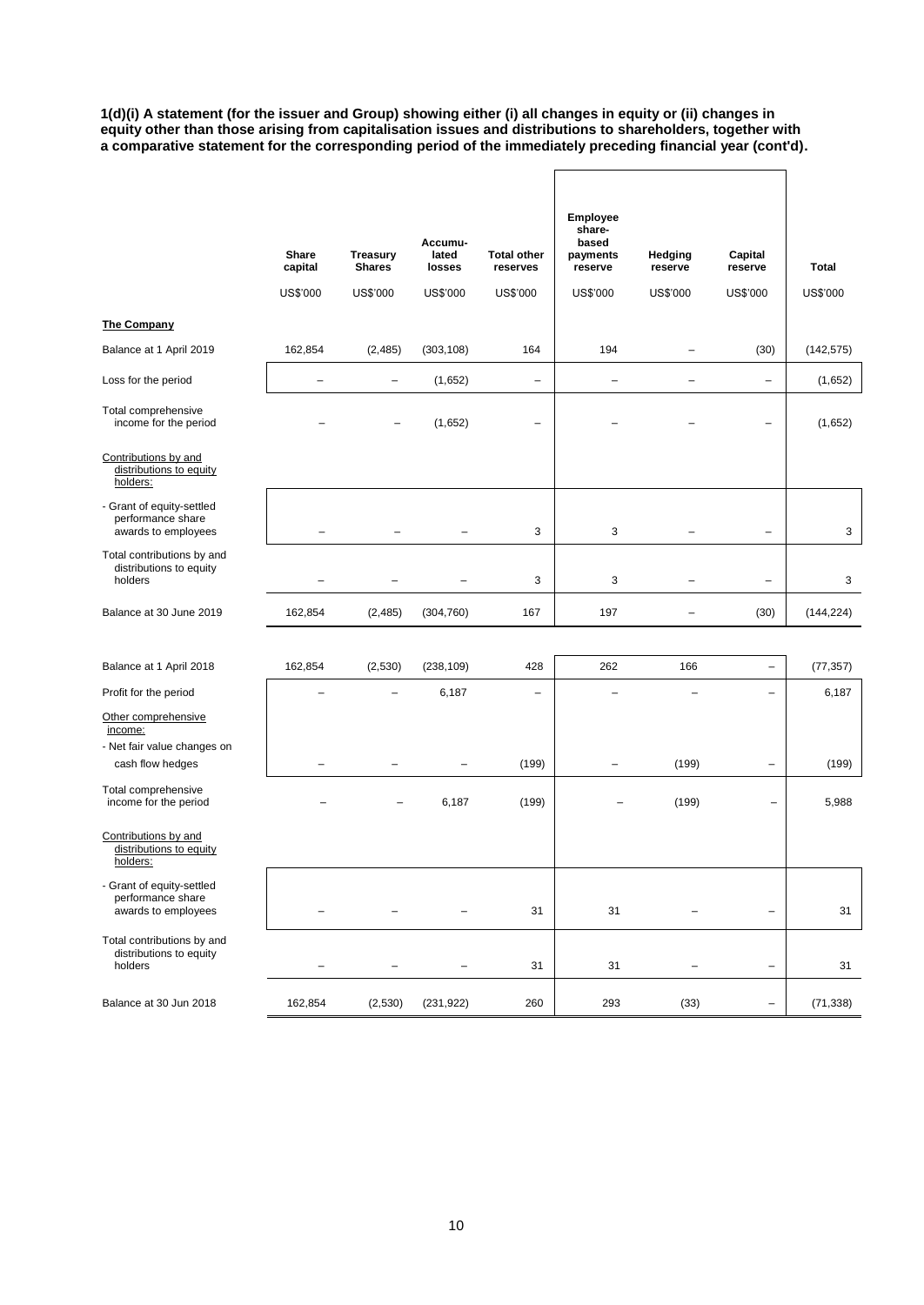**1(d)(ii) Details of any changes in the company's share capital arising from rights issue, bonus issue, share buy-backs, exercise of share options or warrants, conversion of other issues of equity securities, issue of shares for cash or as consideration for acquisition or for any other purpose since the end of the previous period reported on. State the number of shares that may be issued on conversion of all the outstanding convertibles, if any, against the total number of issued shares excluding treasury shares and subsidiary holdings of the issuer, as at the end of the current financial period reported on and as at the end of the corresponding period of the immediately preceding financial year. State also the number of shares held as treasury shares and the number of subsidiary holdings, if any, and the percentage of the aggregate number of treasury shares and subsidiary holdings held against the total number of shares outstanding in a class that is listed as at the end of the current financial period reported on and as at the end of the corresponding period of the immediately preceding financial year.**

In view of the debt restructuring, the Company did not renew the Share Buy Back Mandate (first approved by the Shareholders on 30 April 2014 and last renewed at the Annual General Meeting on 28 April 2017) at the last Annual General Meeting on 26 April 2019. The Company has not bought back any ordinary shares during the second quarter of 2019.

As at 30 June 2019, the Company's total issued shares is 725,755,013 ordinary shares (31 December 2018: 725,755,013) with 12,029,000 (31 December 2018: 12,029,000) ordinary shares being held as treasury shares.

The Company has no subsidiary holdings as at 30 June 2019 and 31 December 2018.

### **1(d)(iii) To show the total number of issued shares excluding treasury shares as at the end of the current financial period and as at the end of the immediately preceding year.**

The Company's total issued shares excluding treasury shares is 713,726,013 as at 30 June 2019 (31 December 2018: 713,726,013).

### **1(d)(iv) A statement showing all sales, transfers, disposal, cancellation and/or use of treasury shares as at the end of the current financial period reported on.**

The movement of treasury shares are as follows:

As at 1 January 2019 : 12,029,000 shares Purchase of treasury shares during the year : Nil As at 30 June 2019 : 12,029,000 shares

### **1(d)(v) A statement showing all sales, transfers, disposal, cancellation and/or use of subsidiary holdings as at the end of the current financial period reported on.**

The Company has no subsidiary holdings as at 30 June 2019 and 31 December 2018. There was no sales, transfers, cancellation and/or use of subsidiary holdings for the period January to June 2019.

### **2. Whether the figures have been audited or reviewed and in accordance with which auditing standard or practice.**

The financial statements for the periods under review have not been audited or reviewed by the Company's auditors.

#### **3. Where the figures have been audited or reviewed, the auditors' report (including any qualifications or emphasis of a matter).**

Not applicable.

#### **4. Whether the same accounting policies and methods of computation as in the issuer's most recently audited annual financial statements have been applied.**

The Group has applied the same accounting policies and methods of computation in the preparation of the financial statements for the current financial reporting period as those applied in the audited financial statements for the year ended 31 December 2018, except as disclosed in Note 5 below.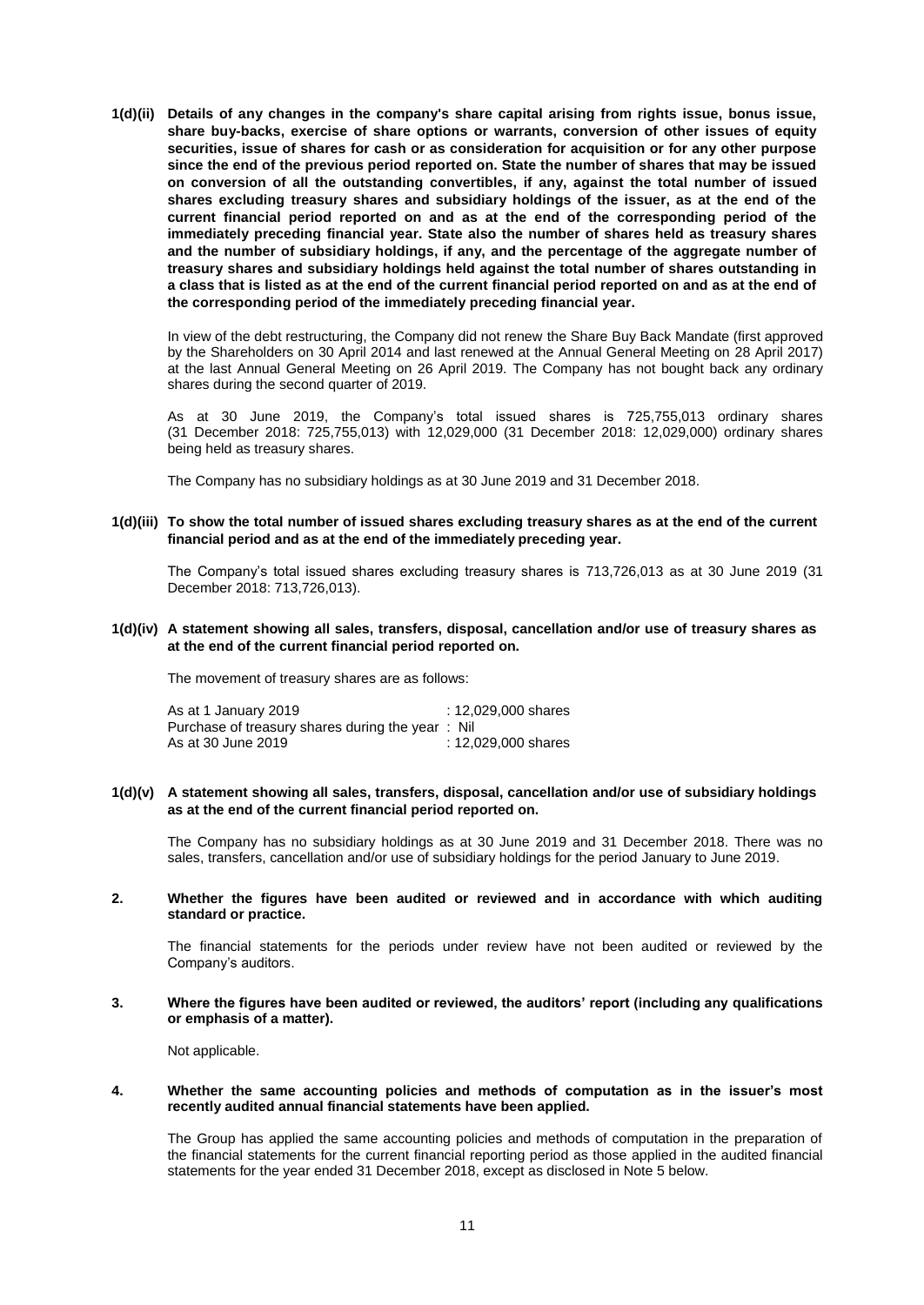### **5. If there are any changes in the accounting policies and methods of computation, including any required by an accounting standard, what has changed, as well as the reasons for, and the effect of the change.**

On 1 January 2019, the Group and the Company adopted all new and revised SFRS(I)s and INT SFRS(I)s that are relevant to its operations and are effective for annual periods beginning on or after 1 January 2019.

The adoption of new/revised SFRS(I)s and INT SFRS(I)s did not have any significant impact on the financial statements of the Group except for the following:

a) Application of SFRS(I) 16 Leases

SFRS(I) 16 requires lessees to recognise most leases on balance sheets. The standard includes two recognition exemptions for lessees – leases of 'low value' assets and short-term leases. SFRS(I) 16 is effective for annual periods beginning on or after 1 January 2019. At commencement date of a lease, a lessee will recognise a liability to make lease payments (i.e. the lease liability) and an asset representing the right to use the underlying asset during the lease term (i.e. the right-of-use asset). Lessees will be required to separately recognise the interest expense on the lease liability and the depreciation expense on the right-of-use asset.

The Group has adopted SFRS(I) 16 retrospectively with the cumulative effect of initially applying the standard as an adjustment to the opening retained earnings at the date of initial application, 1 January 2019. The Group has measured the right-of-use asset at an amount equal to the lease liability, adjusted by the amount of any prepaid or accrued lease payments relating to that lease recognised in the statement of financial position immediately before 1 January 2019.

In addition, the Group elected the following practical expedients:

- not to reassess whether a contract is, or contains a lease at the date of initial application and to apply SFRS(I) 16 to all contracts that were previously identified as leases
- to apply the exemption not to recognise right-of-use asset and lease liabilities to leases for which the lease term ends within 12 months as of 1 January 2019
- to apply a single discount rate to a portfolio of leases with reasonably similar characteristics

On the adoption of SFRS(I) 16, the Group recognised right-of-use assets of US\$7,984,000 and lease liabilities of US\$7,984,000 for its leases previously classified as operating leases as of 1 January 2019.

#### **6. Earnings per ordinary share of the group for the current financial period reported on and the corresponding period of the immediately preceding financial year, after deducting any provision for preference dividends.**

|                                                                                                                                                             | Group<br>6M 2019   | 6M 2018            |
|-------------------------------------------------------------------------------------------------------------------------------------------------------------|--------------------|--------------------|
| Loss attributable to equity holders of the Company (US\$'000)                                                                                               | (16, 346)          | (19, 802)          |
| Weighted average ordinary shares for calculation ('000):<br>applicable to basic earnings per share<br>based on a fully diluted basis                        | 713,726<br>713,726 | 713,512<br>713,512 |
| Earnings per ordinary share ("EPS") (US cents)<br>Based on weighted average number of ordinary shares on<br>(a)<br>issue<br>On a fully diluted basis<br>(b) | (2.3)<br>(2.3)     | (2.8)<br>(2.8)     |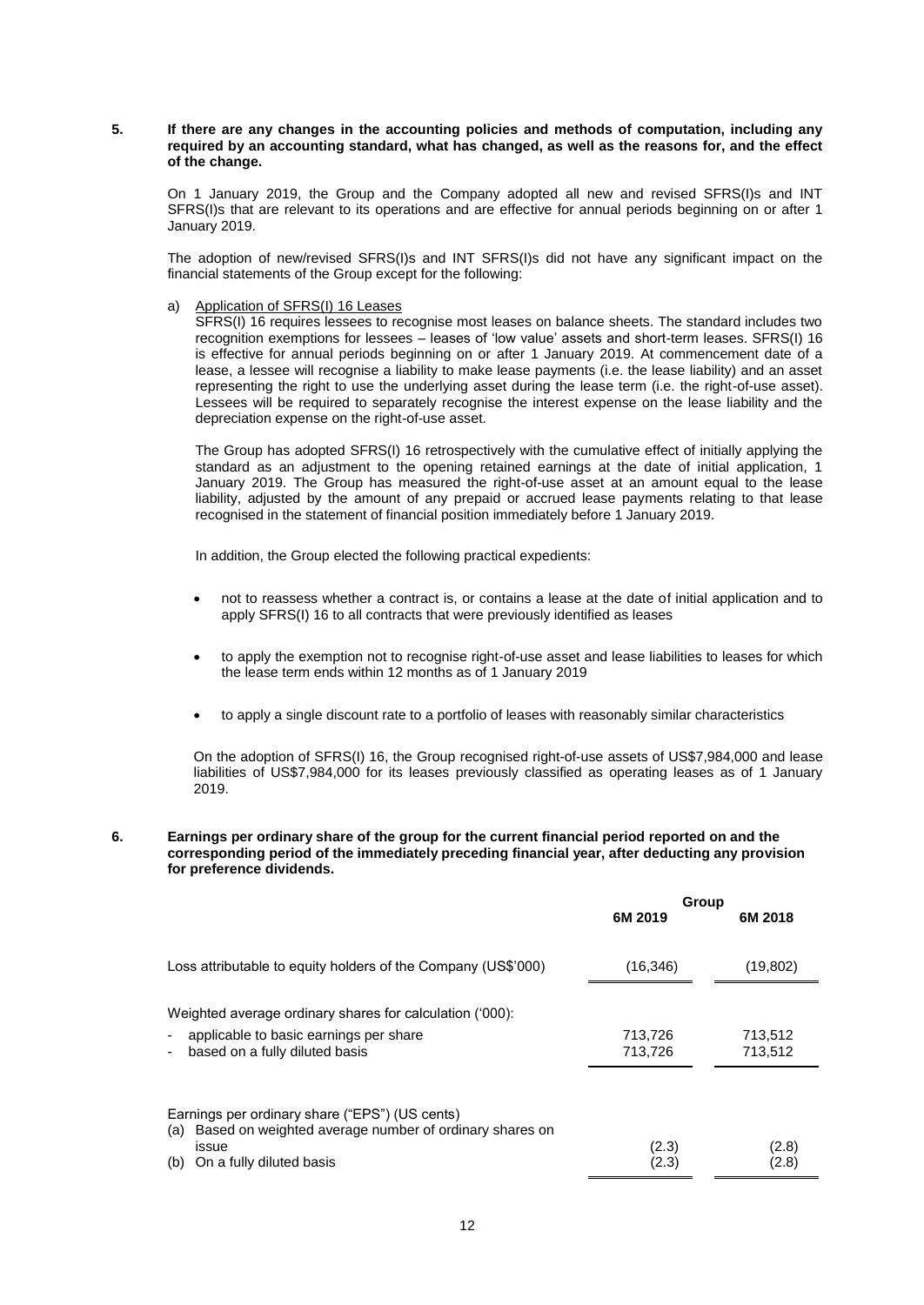**7. Net asset value (for the issuer and group) per ordinary share based on the total number of issued shares excluding treasury shares of the issuer at the end of the:**

- **(a) current financial period reported on; and**
- **(b) immediately preceding financial year.**

|                                                                      | Group              |                    | Company            |                    |
|----------------------------------------------------------------------|--------------------|--------------------|--------------------|--------------------|
|                                                                      | As at<br>30 Jun 19 | As at<br>31 Dec 18 | As at<br>30 Jun 19 | As at<br>31 Dec 18 |
| Net asset value (US\$'000)<br>Total number of ordinary shares issued | (158, 568)         | (141, 802)         | (144.224)          | (145.209)          |
| (000)<br>Net asset value per ordinary share                          | 713.726            | 713.726            | 713.726            | 713.726            |
| (US cents)                                                           | (22.2)             | (19.9)             | (20.2)             | (20.3)             |

- **8. A review of the performance of the Group, to the extent necessary for a reasonable understanding of the Group's business. It must include a discussion of the following:**
	- **(a) any significant factors that affected the turnover, costs, and earnings of the Group for the current financial period reported on, including (where applicable) seasonal or cyclical factors; and**
	- **(b) any material factors that affected the cash flow, working capital, assets or liabilities of the Group during the current financial period reported on.**

#### **REVIEW OF GROUP PERFORMANCE**

#### **Revenue**

### **6 months ended 30 June 2019 ("6M 2019") vs 6 months ended 30 June 2018 ("6M 2018")**

Revenue increased by approximately US\$8.8 million or 32% from US\$27.3 million for 6M 2018 to US\$36.1 million for 6M 2019.

The increase was attributed mainly to the increase in revenue from the Subsea Business of US\$4.5 million or 95% from US\$4.8 million for 6M 2018 to US\$9.3 million for 6M 2019. Revenue from the Offshore Support Services Business increased by US\$4.1 million or 20% from US\$20.3 million for 6M 2018 to US\$24.3 million for 6M 2019. The increase in revenue from Subsea Business and Offshore Support Services Business is due to higher utilisation of vessels.

Revenue from the Shipyard Business increased by US\$0.2 million or 6% from US\$2.2 million for 6M 2018 to US\$2.4 million for 6M 2019 due to higher completion of ship repair works.

### **3 months ended 30 June 2019 ("2Q 2019") vs 3 months ended 30 June 2018 ("2Q 2018")**

Revenue increased by approximately US\$4.5 million or 29% from US\$15.6 million for 2Q 2018 to US\$20.1 million for 2Q 2019.

The increase was attributed mainly to the increase in revenue from the Subsea Business of US\$4.0 million from US\$2.7 million for 2Q 2018 to US\$6.7 million for 2Q 2019. Revenue from the Offshore Support Services Business increased by US\$1.0 million or 9% from US\$11.4 million for 2Q 2018 to US\$12.4 million for 2Q 2019. The increase in revenue from Subsea Business and Offshore Support Services Business is due to higher utilisation of vessels.

This was partially offset by a decrease in revenue from the Shipyard Business of US\$0.5 million or 33% from US\$1.4 million for 2Q 2018 to US\$0.9 million for 2Q 2019 due to lower completion of ship repair works.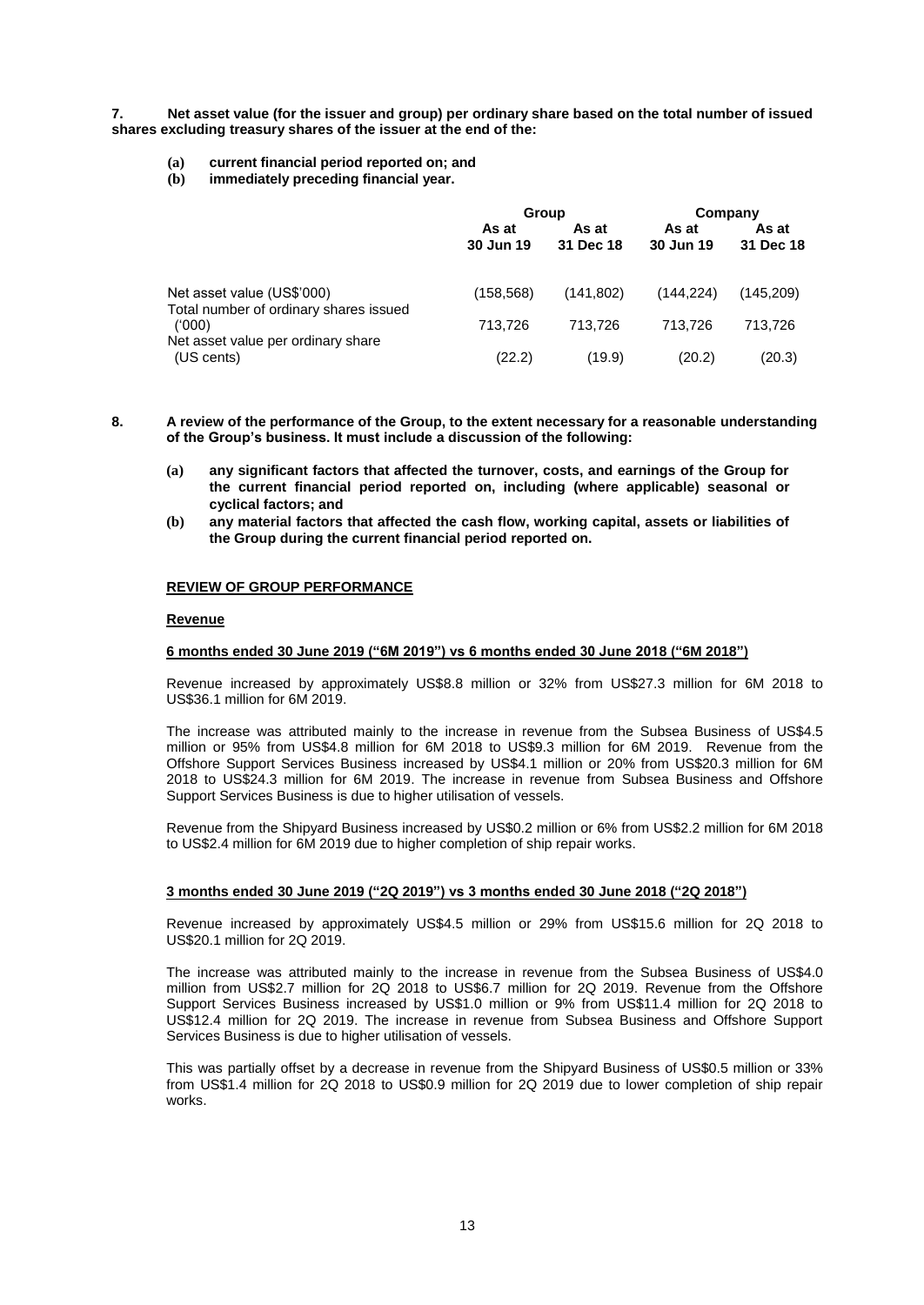### **REVIEW OF GROUP PERFORMANCE (CONT'D)**

### **Gross profit**

### **6 months ended 30 June 2019 ("6M 2019") vs 6 months ended 30 June 2018 ("6M 2018")**

Gross profit of US\$7.7 million was recorded for 6M 2019 compared to gross loss of US\$4.0 million for 6M 2018.

The overall improvement in gross profit was attributed mainly to improved performances from all three businesses.

#### **3 months ended 30 June 2019 ("2Q 2019") vs 3 months ended 30 June 2018 ("2Q 2018")**

Gross profit of US\$4.5 million was recorded for 2Q 2019 compared to gross loss of US\$0.7 million for 2Q 2018.

The overall improvement in gross profit was mainly attributable to improved performances from the Offshore Support Services and Subsea Businesses and partially offset by weaker performance from the Shipyard Business.

#### **Other operating income**

#### **6 months ended 30 June 2019 ("6M 2019") vs 6 months ended 30 June 2018 ("6M 2018")**

Other operating income increased by approximately US\$10.7 million from US\$4.4 million for 6M 2018 to US\$15.1 million for 6M 2019.

The increase was mainly attributable to gain on debt forgiveness of bank loan of US\$14.3 million recorded for 6M 2019.

#### **3 months ended 30 June 2019 ("2Q 2019") vs 3 months ended 30 June 2018 ("2Q 2018")**

Other operating income decreased by approximately US\$3.2 million or 92% from US\$3.5 million for 2Q 2018 to US\$0.3 million for 2Q 2019.

The decrease was mainly attributable to lower interest income of US\$0.5 million for 2Q 2019 and the absence of gain on termination of shipbuilding contract of US\$1.2 million and gain on termination of vessel lease contract of US\$1.2 million recorded in 2Q 2018.

#### **General and administrative expenses**

#### **6 months ended 30 June 2019 ("6M 2019") vs 6 months ended 30 June 2018 ("6M 2018") 3 months ended 30 June 2019 ("2Q 2019") vs 3 months ended 30 June 2018 ("2Q 2018")**

General and administrative expenses increased by approximately US\$2.5 million or 33% from US\$7.6 million for 6M 2018 to US\$10.1 million for 6M 2019.

General and administrative expenses increased by approximately US\$1.9 million or 52% from US\$3.7 million for 2Q 2018 to US\$5.6 million for 2Q 2019.

The increase in general and administrative expenses for both periods was mainly due to the Group's restructuring expenses.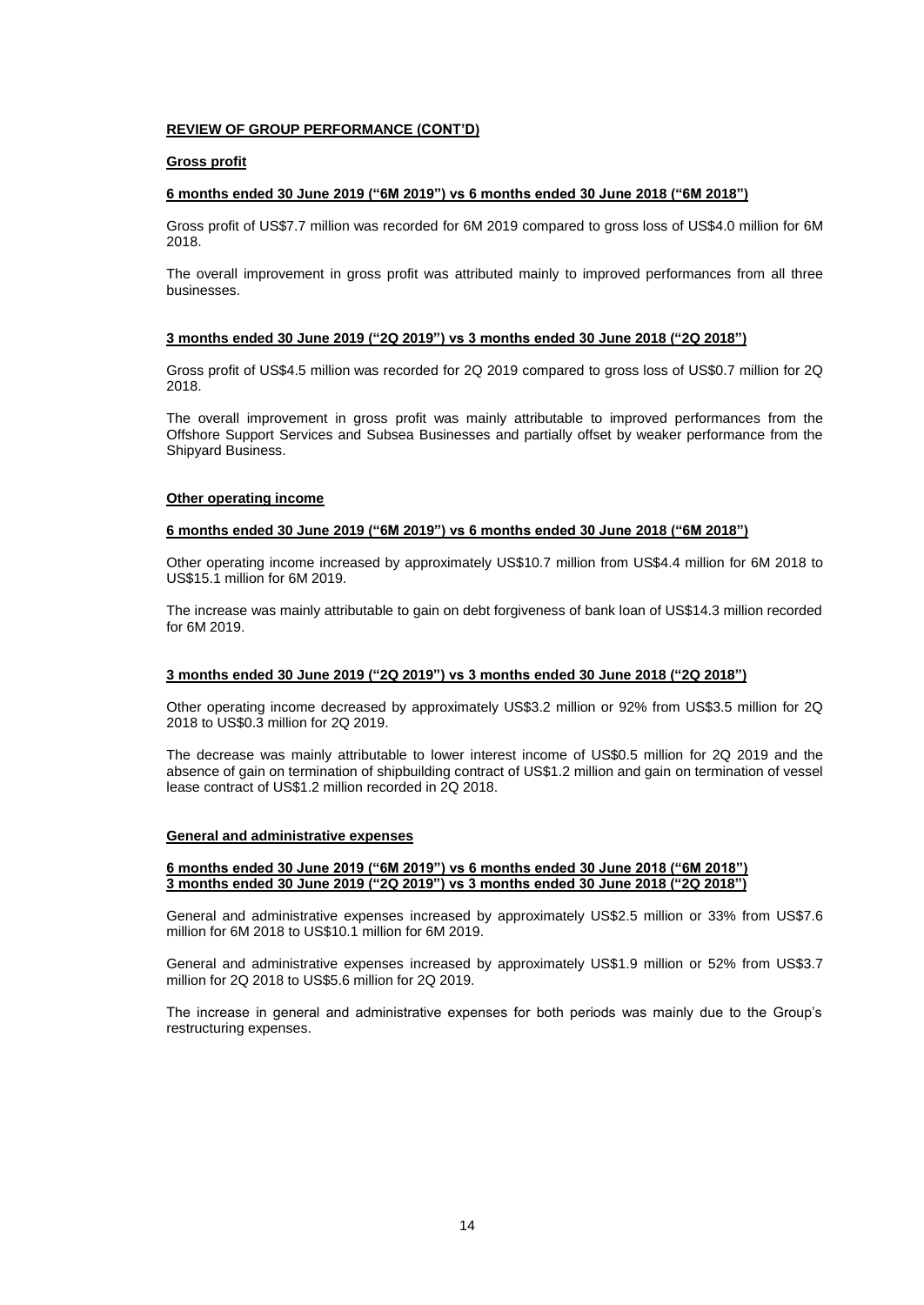### **REVIEW OF GROUP PERFORMANCE (CONT'D)**

#### **Other operating expenses**

#### **6 months ended 30 June 2019 ("6M 2019") vs 6 months ended 30 June 2018 ("6M 2018")**

Other operating expenses increased by approximately US\$16.0 million from US\$0.8 million for 6M 2018 to US\$16.8 million for 6M 2019.

The increase was mainly due to loss on disposal of vessels of US\$15.5 million recorded in 6M 2019. There was also higher foreign exchange loss of US\$0.2 million and higher impairment of doubtful receivables of US\$0.2 million from US\$0.4 million for 6M 2018 to US\$0.6 million for 6M 2019.

#### **3 months ended 30 June 2019 ("2Q 2019") vs 3 months ended 30 June 2018 ("2Q 2018")**

Other operating expenses increased by approximately US\$5.7 million from US\$0.2 million for 2Q 2018 to US\$5.9 million for 2Q 2019.

The increase was mainly due to loss on disposal of vessels of US\$5.1 million in 2Q 2019 and higher impairment of doubtful receivables of US\$0.6 million from US\$0.2 million for 2Q 2018 to US\$0.8 million for 2Q 2019.

#### **Finance costs**

### **6 months ended 30 June 2019 ("6M 2019") vs 6 months ended 30 June 2018 ("6M 2018") 3 months ended 30 June 2019 ("2Q 2019") vs 3 months ended 30 June 2018 ("2Q 2018")**

Finance costs increased by approximately US\$0.1 million or 1% from US\$11.1 million for 6M 2018 to US\$11.2 million for 6M 2019.

Finance costs remained the same at US\$5.6 million for both 2Q 2018 and 2Q 2019.

The increase in finance costs for 6M 2019 was in line with an increase in interest rates, partially offset by a decrease in bank loans outstanding from US\$450.2 million as at 30 June 2018 to US\$417.7 million as at 30 June 2019.

### **Share of results of joint ventures**

### **6 months ended 30 June 2019 ("6M 2019") vs 6 months ended 30 June 2018 ("6M 2018")**

Share of results of joint ventures decreased by approximately US\$0.3 million or 44% from US\$0.8 million for 6M 2018 to US\$0.5 million for 6M 2019 as the Group recorded lower profit from the joint ventures.

### **3 months ended 30 June 2019 ("2Q 2019") vs 3 months ended 30 June 2018 ("2Q 2018")**

Share of results of joint ventures increased by approximately US\$0.1 million or 4% from US\$0.3 million for 2Q 2018 to US\$0.4 million for 2Q 2019.

The increase was mainly attributable to improved performance from the joint ventures for 2Q 2019.

#### **Share of results of associates**

### **6 months ended 30 June 2019 ("6M 2019") vs 6 months ended 30 June 2018 ("6M 2018") 3 months ended 30 June 2019 ("2Q 2018") vs 3 months ended 30 June 2018 ("2Q 2018")**

Share of results of associates was nil for 6M 2019 compared to a loss of US\$1.6 million for 6M 2018.

Share of results of associates was nil for 2Q 2019 compared to a loss of US\$0.6 million for 2Q 2018.

There was no further share of losses of the associates as the Group capped its share of losses up to the Group's interest in the associates.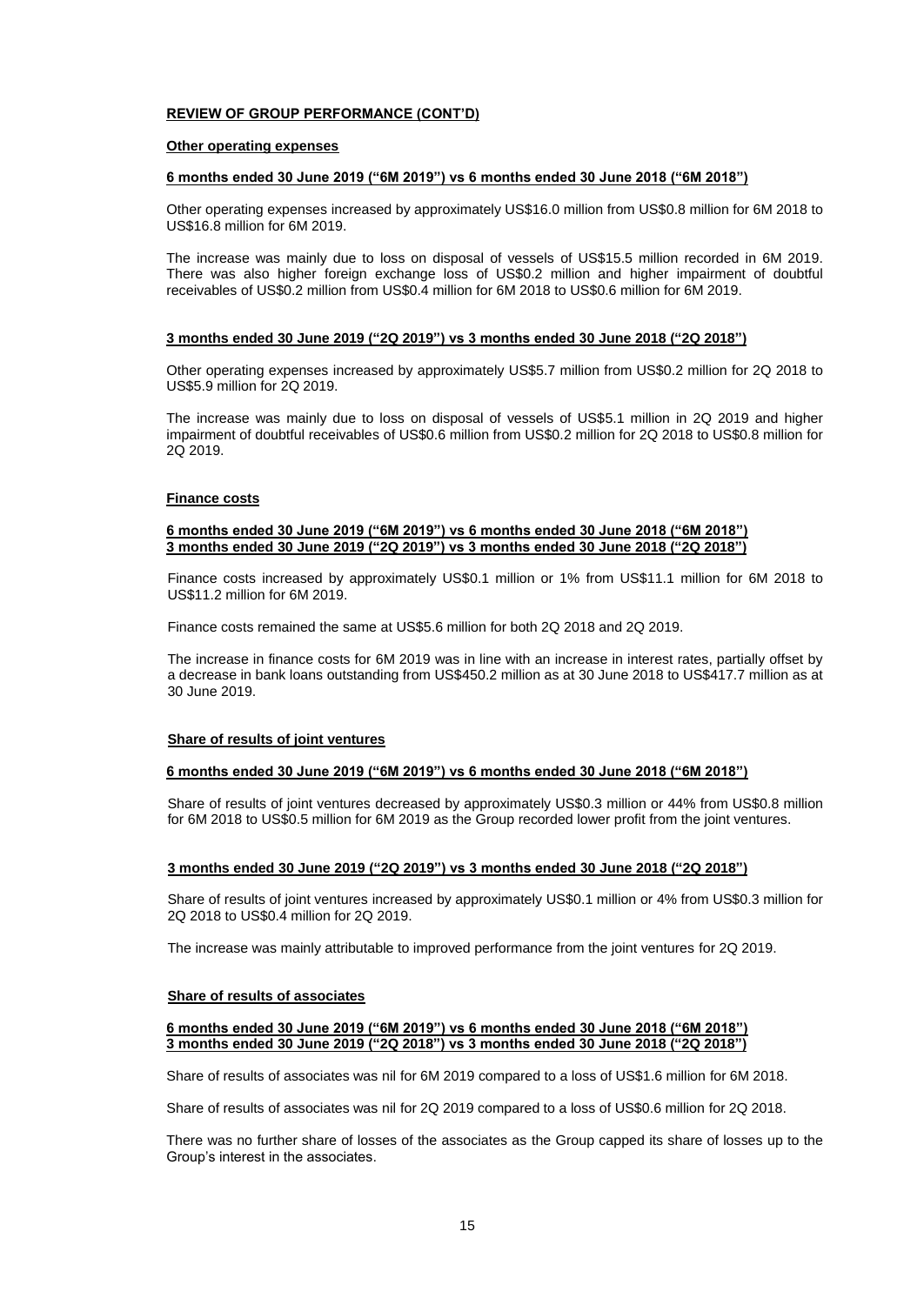### **REVIEW OF GROUP PERFORMANCE (CONT'D)**

### **Taxation**

### **6 months ended 30 June 2019 ("6M 2019") vs 6 months ended 30 June 2018 ("6M 2018") 3 months ended 30 June 2019 ("2Q 2019") vs 3 months ended 30 June 2018 ("2Q 2018")**

Taxation expense decreased by US\$0.2 million or 32% from US\$0.7 million for 6M 2018 to US\$0.5 million for 6M 2019.

Taxation expense decreased by US\$0.2 million or 44% from US\$0.4 million for 2Q 2018 to US\$0.2 million for 2Q 2019.

The decrease for both periods was mainly due to lower deferred and withholding tax expenses.

#### **REVIEW OF STATEMENT OF FINANCIAL POSITION**

### **Non-current assets**

The Group's non-current assets amounted to US\$353.3 million as at 30 June 2019. The increase in noncurrent assets from US\$343.2 million as at 31 December 2018 was mainly due to:

- (i) the recognition of right-of-use assets of US\$8.5 million;
- (ii) the increase in non-current portion of amounts due from related companies by US\$8.4 million; and
- (iii) the increase in investment in joint ventures by US\$0.5 million primarily due to the share of profits for the 6M 2019.

This was partially offset by the decrease in property, plant and equipment by US\$7.1 million primarily due to the sale of a vessel and depreciation.

### **Current assets**

The Group's current assets amounted to US\$92.0 million as at 30 June 2019. The decrease in current assets from US\$125.5 million as at 31 December 2018 was mainly due to:

- (i) the decrease in assets held for sale by US\$28.0 million due to sale of assets;
- (ii) the decrease in cash and bank balances by US\$9.9 million; and
- (iii) the decrease in current portion of amounts due from related companies by US\$3.5 million.

This was partially offset by the increase in trade receivables by US\$7.4 million and increase in other receivables by US\$0.5 million.

#### **Current liabilities**

The Group's current liabilities amounted to US\$596.4 million as at 30 June 2019. The decrease in current liabilities from US\$612.3 million as at 31 December 2018 was attributed mainly to:

- (i) the decrease in bank loans by US\$25.3 million;
- (ii) the decrease in trade payables by US\$2.0 million; and
- (iii) the decrease in amounts due to related companies by US\$0.3 million.

This was partially offset by:

- (iv) the increase in other liabilities by US\$11.1 million;
- (v) the increase in notes payable by US\$0.5 million due to foreign exchange movement; and
- (vi) the increase in lease liabilities by US\$0.3 million.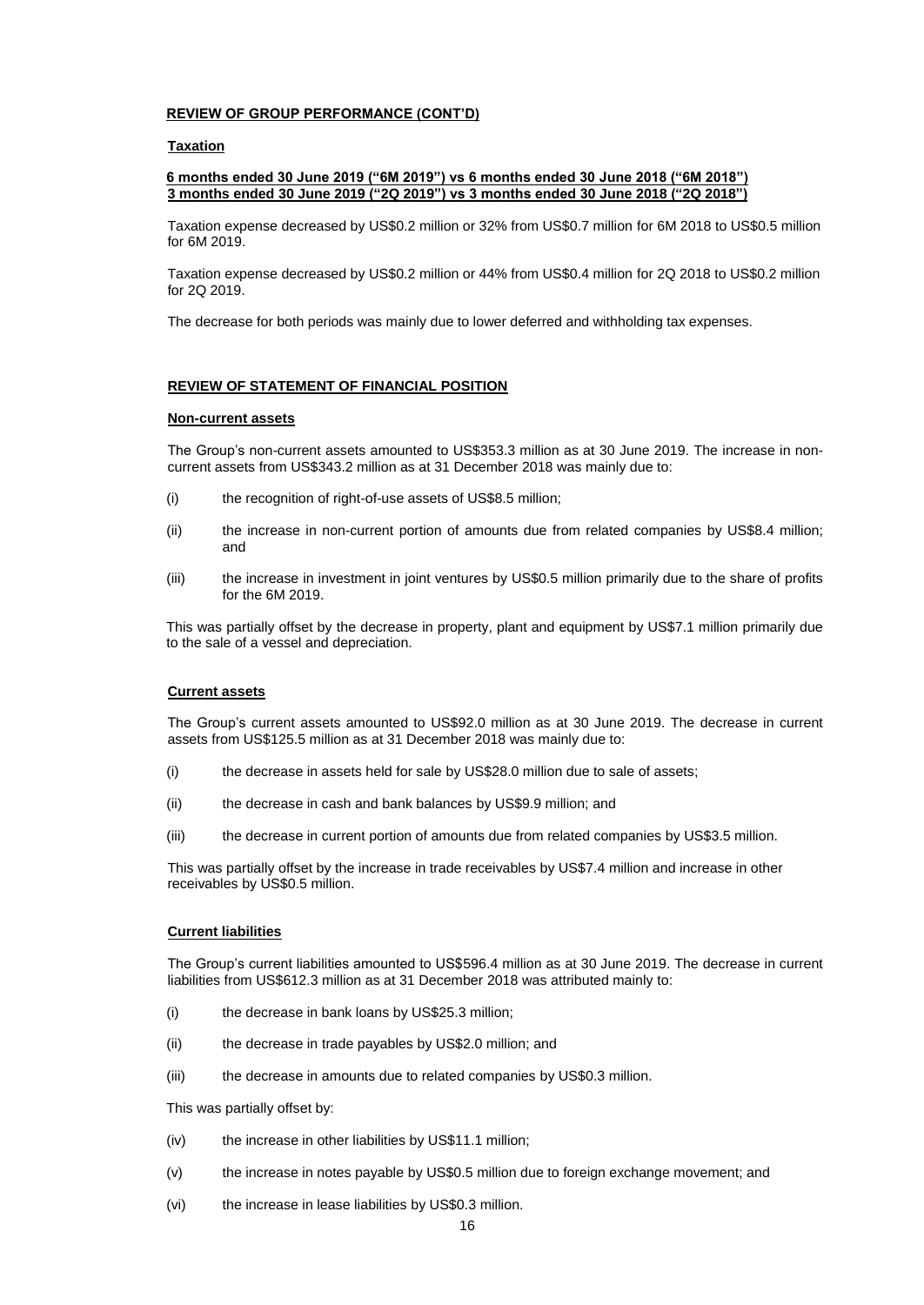### **REVIEW OF STATEMENT OF FINANCIAL POSITION (CONT'D)**

The Group is in negative working capital position of US\$504.4 million as at 30 June 2019. The Group is in the process of restructuring its debt obligations, please refer to Note 10 for more information.

### **Non-current liabilities**

The Group's non-current liabilities amounted to US\$23.1 million as at 30 June 2019. Non-current liabilities increased from US\$15.0 million as at 31 December 2018 primarily due to increase in lease liabilities of US\$8.2 million, in line with the recognition of right-of-use assets.

### **REVIEW OF CASH FLOWS**

In 2Q 2019, the Group generated net cash outflows of US\$3.5 million.

Net cash outflow from operating activities was US\$2.7 million, which was mainly due to net working capital outflow of US\$5.7 million.

This was partially offset by cash inflow from operating activities before working capital changes of US\$2.9 million and net interest and taxes received of US\$0.1 million.

Net cash inflow from investing activities was US\$3.7 million mainly due to proceeds of US\$5.0 million from sale of property, plant and equipment and assets held for sale. This was partially offset by purchase of property, plant and equipment of US\$1.2 million.

Net cash outflow from financing activities was US\$4.5 million, which was mainly due to repayment of bank loans.

**9. Where a forecast, or a prospect statement, has been previously disclosed to shareholders, any variance between it and the actual results.**

Not applicable.

### **10. A commentary at the date of the announcement of the significant trends and competitive conditions of the industry in which the Group operates and any known factors or events that may affect the group in the next reporting period and the next 12 months.**

The stronger revenue and gross profit for 2Q 2019 was mainly attributed to higher vessel utilisation. The Group continued to record a net loss in 2Q 2019 due to loss on sale of vessels and higher restructuring expenses. Notwithstanding the stronger performance at operating level, outlook for the next 12 months has become more uncertain due to heightening trade and geopolitical tensions. As a result, signs of global economic slowdown are mounting, increasing the prospect of weaker global oil demand.

Amidst these uncertainties, the Group continues to focus its efforts on improving its operating performance and carrying out its debt restructuring plan. On 20 December 2018, the Group announced its plan to acquire a target company (the "Target Company") that owns vessels and logistics services business worth approximately US\$180 million (the "Acquisition"). The Group expects to conclude discussions and execute the sale and purchase agreement in relation to the Acquisition shortly. As part of the debt restructuring plan, the Group also announced on 13 May 2019 that it was in discussion with potential financiers to provide debt financing ("New Debt"). To this end, the selected financier has commenced due diligence on the Group and the Target Company and is expected to provide its commitment for the debt financing upon completion of the due diligence process. Further, the Group intends to undertake new share issuance to raise new equity funds ("New Equity").

The New Debt and New Equity will be used to finance the Acquisition, repay existing indebtedness, including the bank debt of the Group, and for general corporate and working capital purposes. The terms of the consent solicitation exercise in relation to the S\$100 million note issued by the Company remain unchanged.

To allow the Company time to implement and complete its debt restructuring plan, the High Court of the Republic of Singapore has granted the Company and certain other entities of the Group an extension of the existing moratoria to 5 September 2019.